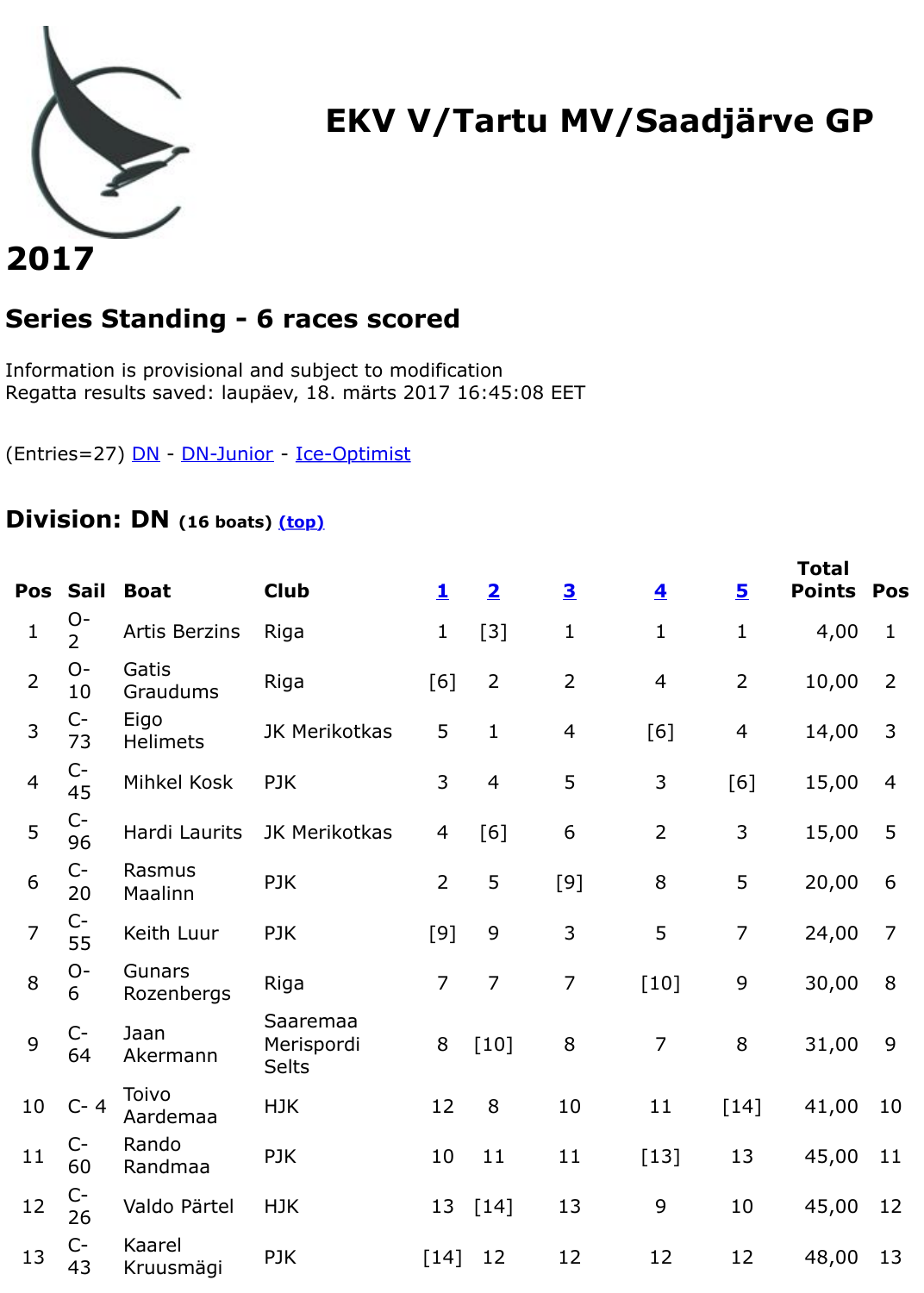#### **Subdivision: DN-Junior (3 boats) (top)**

|               |                                                        |             |  |  | <b>Total</b>         |  |  |
|---------------|--------------------------------------------------------|-------------|--|--|----------------------|--|--|
| Pos Sail Boat |                                                        | <b>Club</b> |  |  | 1 2 3 4 5 Points Pos |  |  |
|               | 1 C-73 Eigo Helimets JK Merikotkas 5 1 4 [6] 4 14,00 1 |             |  |  |                      |  |  |
|               | 2 C-20 Rasmus Maalinn PJK                              |             |  |  | 2 5 [9] 8 5 20,00 2  |  |  |
|               | 3 C-55 Keith Luur                                      | <b>PJK</b>  |  |  | [9] 9 3 5 7 24,00 3  |  |  |

#### Notes

- (1) Scoring System is Intnl DN Iceboat LowPoint
- (2) Finishes in [brackets] denote throwouts

### **Division: Ice-Optimist (11 boats) (top[\)](file:///Users/trumpit/Desktop/JavaScore%207.2.2/Desktop/reports/EKVVTartuMVSaadj%C3%A4rveGP%202017/EKVVTartuMVSaadj%C3%A4rveGP%202017_race1.html#DN-Junior)**

| Pos            | <b>Sail</b>         | <b>Boat</b>           | <b>Club</b>                  | $\overline{\mathbf{1}}$ | $\overline{\mathbf{2}}$ | $\overline{\mathbf{3}}$ | $\overline{\mathbf{4}}$ | $\overline{\mathbf{5}}$ | <u>6</u>       | Pd             |
|----------------|---------------------|-----------------------|------------------------------|-------------------------|-------------------------|-------------------------|-------------------------|-------------------------|----------------|----------------|
| $\mathbf{1}$   | $C-$<br>28          | Georg<br>Paomees      | Saaremaa<br>Merispordi Selts | $\mathbf 1$             | $[3]$                   | $\mathbf{1}$            | $\mathbf{1}$            | $\mathbf{1}$            | $\mathbf{1}$   |                |
| $\overline{2}$ | $C-$<br>4           | Lisbeth<br>Taggu      | <b>PJK</b>                   | [4]                     | $\mathbf{1}$            | $\overline{2}$          | 3                       | $\overline{2}$          | 3              |                |
| 3              | $C-$<br>3           | Romi Safin            | <b>PJK</b>                   | 3                       | $[7]$                   | 5                       | $\overline{4}$          | 3                       | $\overline{2}$ |                |
| 4T             | $C-$<br>5           | Karla Luhar           | <b>PJK</b>                   | $\overline{2}$          | $\overline{2}$          | $\overline{7}$          | 6                       | 5                       | [8]            | 2 <sub>1</sub> |
| 4T             | C-<br>29            | Karl Ader             | Saaremaa<br>Merispordi Selts | 5                       | $\overline{4}$          | $\overline{4}$          | 5                       | [8]                     | $\overline{4}$ | 2 <sup>1</sup> |
| 6              | $C-$<br>$\mathbf 1$ | Kaur Oskar<br>Volt    | <b>PJK</b>                   | $[7]$                   | 5                       | 6                       | $\overline{2}$          | $\overline{7}$          | 5              |                |
| $\overline{7}$ | $C-$<br>52          | Jorgen<br>Kuivonen    | Dago                         | 6                       | [8]                     | 3                       | $\overline{7}$          | $\overline{4}$          | $\overline{7}$ |                |
| 8              | $C-$<br>11          | Pert Salundi          | <b>PJK</b>                   | 9                       | 6                       | 8                       | $[10]$                  | 9                       | 6              |                |
| 9              | $C-$<br>23          | Laur Mehis<br>Tammela | JK Merikotkas                | [12/DNF]                | 9                       | 10                      | 8                       | 6                       | 9              |                |
| 10             | C-<br>22            | Jako Iva              | JK Merikotkas                | 8                       | $[10]$                  | 9                       | 9                       | 10                      | 10             |                |
| 11             | $C-$<br>51          | Ott Saar              | Dago                         | 10                      | $[12/DNF]$ 11           |                         | 11                      | 11                      | 11             |                |

**Total**